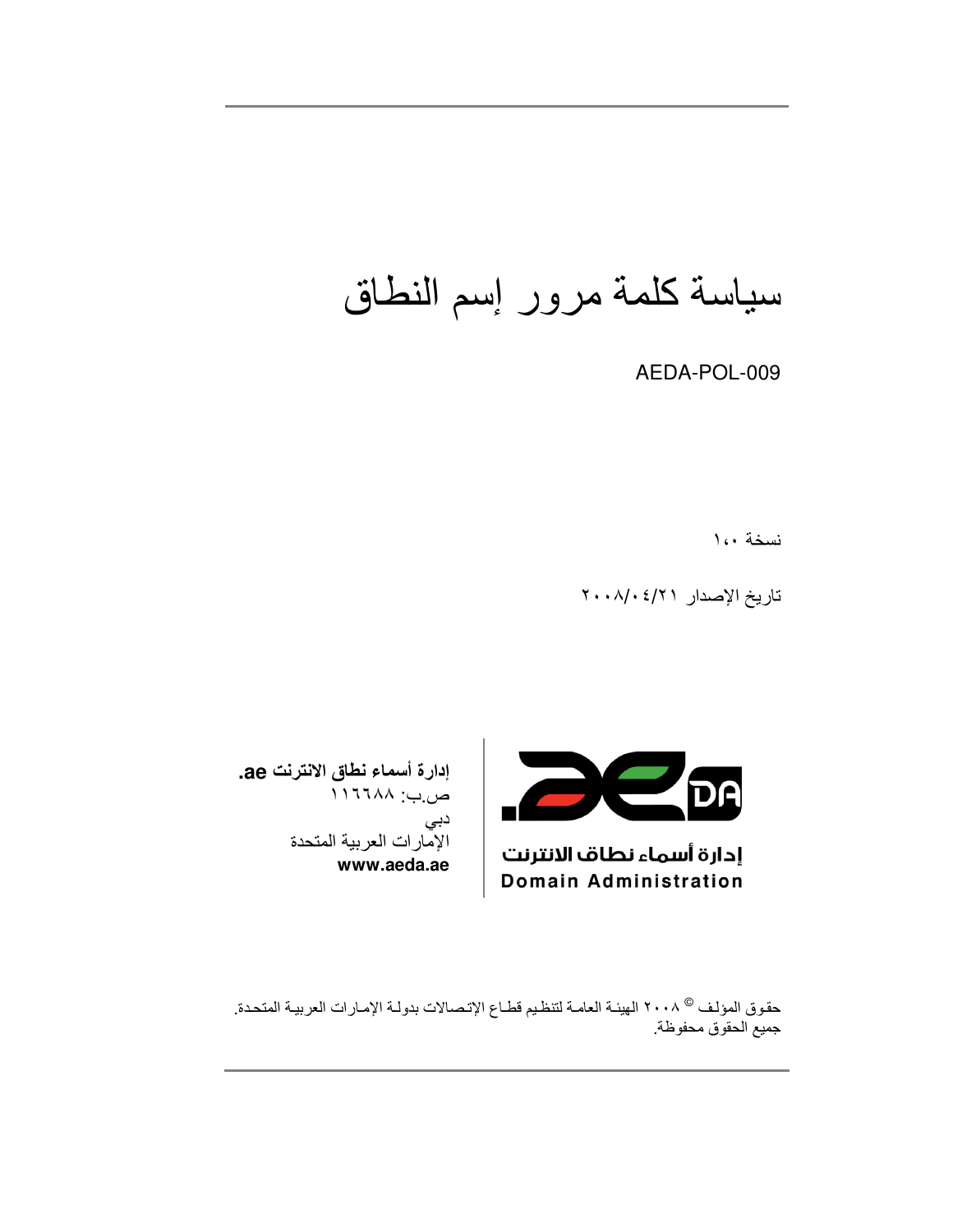## فهرس المحتويات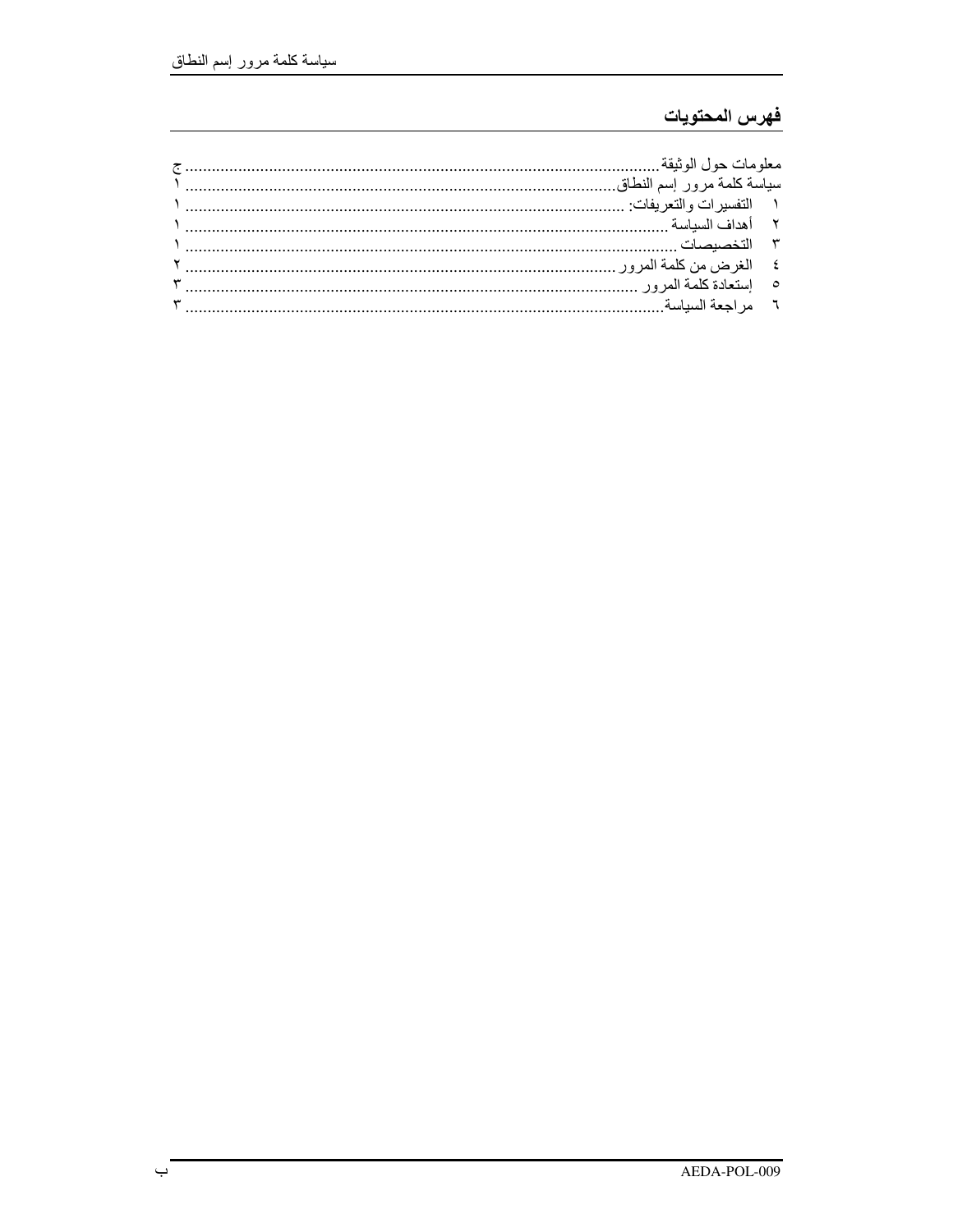## معلومات حول الوثيقة

معلومات الاتصال الخاصة بالوثيقة

لمزيد من التفاصيل حول هذه الوثيقة، يرجى الاتصال بالعنوان التالي:

| المنصب:            | مسؤول سياسات                                    |
|--------------------|-------------------------------------------------|
| العنوان:           | ص. ب: ١١٦٦٨٨ دبي، دولة الإمارات العربية المتحدة |
| رقم الاتصال:       | $+9V$ $557AAAAA$                                |
| البريد الإلكتروني: | policy@aeda.ae                                  |

وضع الوثيقة

فيما يلي ملخص وضع الوثيقة:

| .                                 | <u>J D</u><br>. . |
|-----------------------------------|-------------------|
|                                   | نسخه:             |
| $Y \cdot \cdot \Lambda/\Lambda/T$ | تاريخ النفاذ:     |
| سآريه                             | الوضع:            |
| $Y \cdot \cdot \Lambda / 2 / 7$   | ' تاريخ الإصدار : |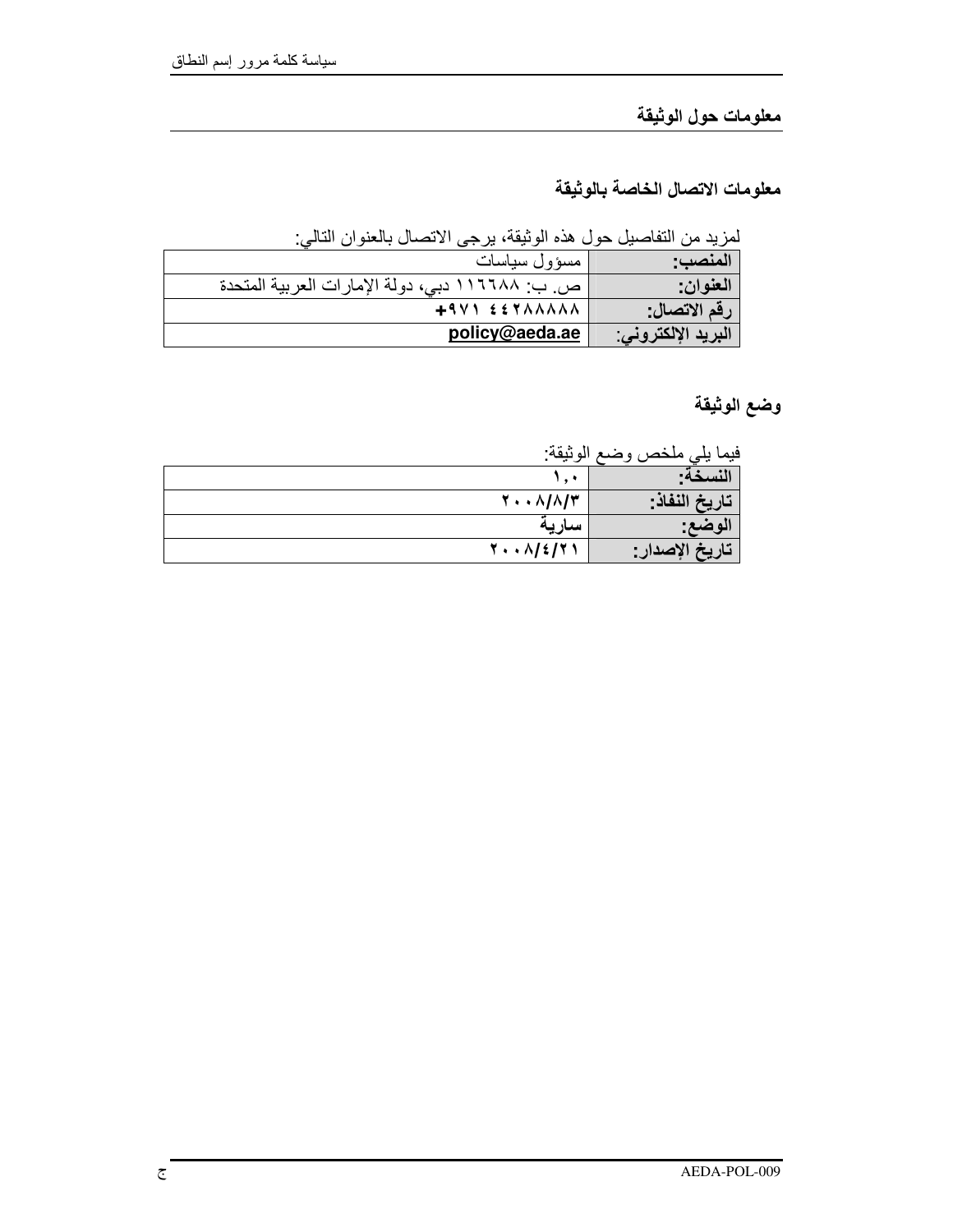# سياسة كلمة مرور إسم النطاق

### التفسير ات و التعريفات: ما لم يرد نص صريح في هذه السياسة بخلاف ذلك، فإن جميع المصطلحات  $\lambda$ الـواردة فـي هذه الـسياسة سـبكون لـهـا المعـانـي المبينــة قرين كـل منهـا فـي سياسـة النعريفات العامة المعتمدة في الهيئة، كما يتم تعديلها من وقت لآخر ؛ باستثناء ما يقتضيه سياق النص، تنطبق المبادئ التالية في تفسير المصطلحات  $Y - Y$ و المفر دات المستخدمة في هذه السياسة: أ) الكلمات التي تدل علَّى المذكر أو المؤنث ستشمل الجنس الآخر ، كمـا سيشمل المفرد الجمع والعكس صحيح. ب) وردت عناوين الفقرات أو الأقسام لتسهيل الرجوع والإشـارة إليهـا فقط ولـيس لمها أثر على معانى هذه السباسة. ج) الإشارة الى إشعارٌ أو إخطارٍ نعني إشعارٍ أو إخطارٍ كتابي. د) ثَشكل الجداول أو أي مرفقات أو ملحقات جزءا من هذه السياسة. ه) إن الإشارة الى أي طرف تشمل المنفذين والمديرين القضائيين الخاصين بذلك الطرف وورثته والمتنازل لهم المسموح بهم قانونا. و) الأسـماء التـي تـدل علـي أشـخاص طبيعيـين تـشمل فـي معناهـا المؤسـسات والـشركات البـسيطة، والـشركات الأخـري بمختلـف أشـكالها، والجمعيـات، و الحكو مات، و السلطات و الهيئات الحكو مية و المحلية. سيكون للكلمات التالية المستخدمة في هذه السياسة المعاني المبينة إزاء كل منها  $\mathsf{r}\mathsf{-1}$ أدناه·

"التقويض المكتوب" تعني خطاباً ورقياً أو رسالة فاكس أو وثيقة بصيغة الملفات المتنقلة (PDF) موقعة من قبل صاحب التسجيل، أو في الحالات التي يكون فيها صاحب التسجيل شركة تكون موقعه من قبل مدير كبير أو عضو مجلس إدارة الشركة أو أمين سر ها (أو مايعادلها من هذه المناصب) لدى صاحب التسجيل، وتكون مكتوبة على الخطابات الرسمية للشركة وتفوض المسجل الموجهة إليه بإدارة كلمة مرور إسم النطـاق المناسبة إلـى صـاحب التسحل

> أهداف السياسة ۲

تصف هذه الوثيقة سياسة الإدارة بشأن تخصيصات وإستخدام وإستعادة كلمات مرور أسماء النطاق

- التخصبصات ۳
- يجب تخصيص كلمة مرور لإسم النطاق الخاص بصاحب التسجيل المعنى من قبل  $1 - r$ المسجل في الوقت الذي يتم فيه تسجيل إسم النطاق.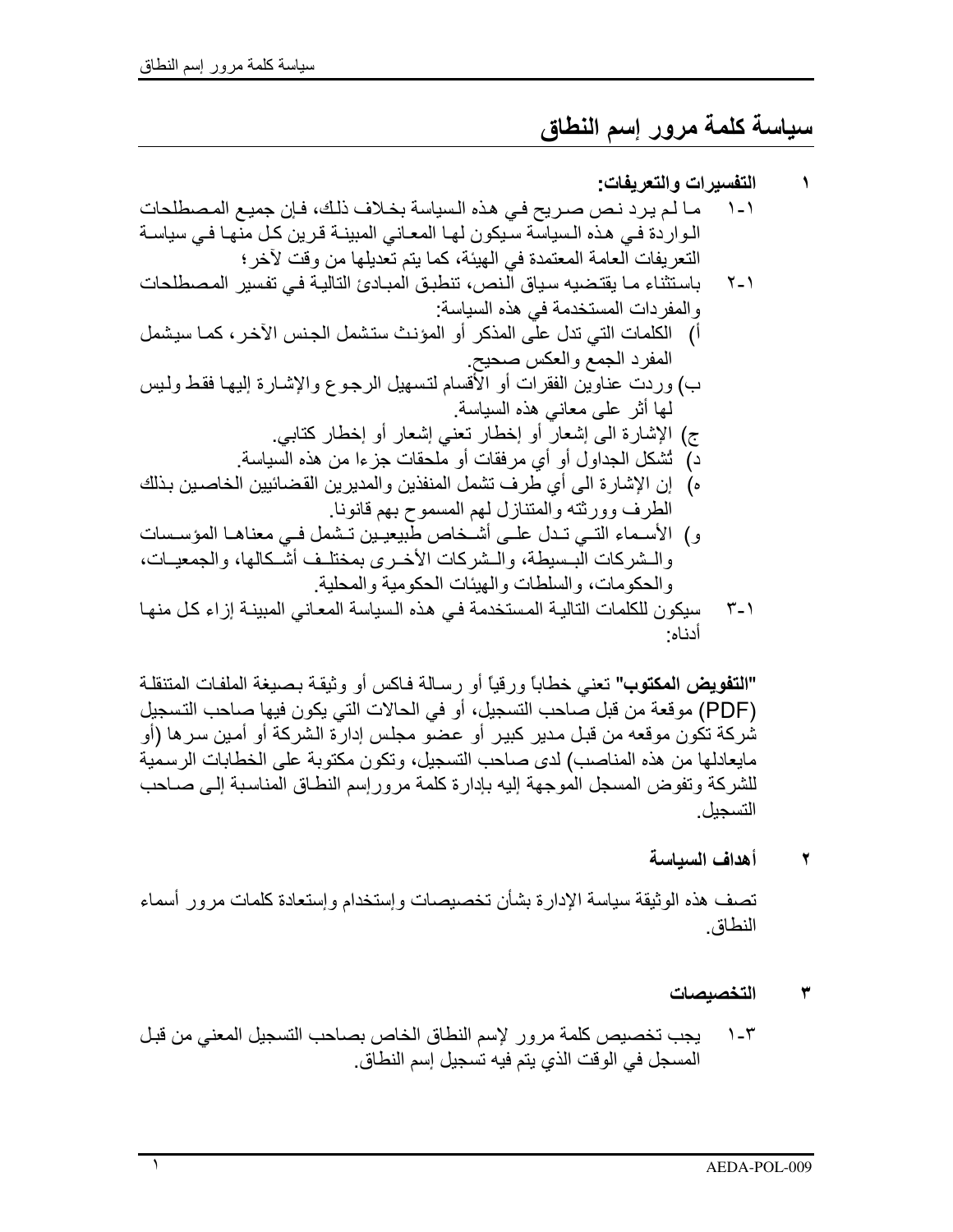- إلتزام صـاحب التسجيل بحفظ بيانـات الإتصـال الخاصـة بـه كمـا هـي  $Y_0 - Y$ موجودة في فاعدة بيانات السجل (وفاعدة بيانات معلومات إسم النطاق) حديثة حتى تار يخه.
- يجب على المسجل عدم تغيير كلمة مرور إسم النطاق دون موافقة كتابية صريحة  $7 - 5$ من صـاحب التسجيل المعنى إلا في الحالات التي تمنح فيها الإدارة إذناً بذلك.
- تشمل الظروف التي قد تمنح الإدارة في ظلها الإذن بتغيير كلمة المرور دون  $V - \tau$ الموافقة الصريحة منّ صاحب التسجيل المعني مايلي:
- في حالـة حـدوث خـرق أمنـي (أو خـرق مـشتبه بـه) لنظـام صــاحب  $\lambda$ - $V$ - $\tau$ المسجل.
- إذا أنهى المسجل إتفاقيته مع وكيل البيع المعنى لأن وكيل البيع قد إنتهك  $Y-Y-Y$ سباسات الادار ة.
- في حال قام المسجل بتغيير كلمة المرور طبقًا للشروط أعلاه، يجب على المسجل  $\Lambda$ - $\tau$ إشعار صاحب التسجيل بكلمة مرور جديدة والسبب وراء تغيير كلمة المرور

### الغرض من كلمة المرور  $\epsilon$

- إن كلمة المرور مطلوبة لنقل المسجل. بموجب سياسة تنقلات إسم النطاق ــ تغير  $\lambda - 2$ المسجل، يجب على المسجل المنقول لـه أن يحصل علـى كلمـة مرور إسم النطـاق من صاحب التسجيل قبل أن يرسل طلب النقل إلى السجل.
- كما يجوز إستخدام كلمة المرور من قبل المسجل للتثبت من إتصالاته مع صـاحب  $Y - \xi$ التسجيل (مثلاً تحديث تفاصيل عناوين الإتصال أو تغيير معلومات خادم الأسماء).